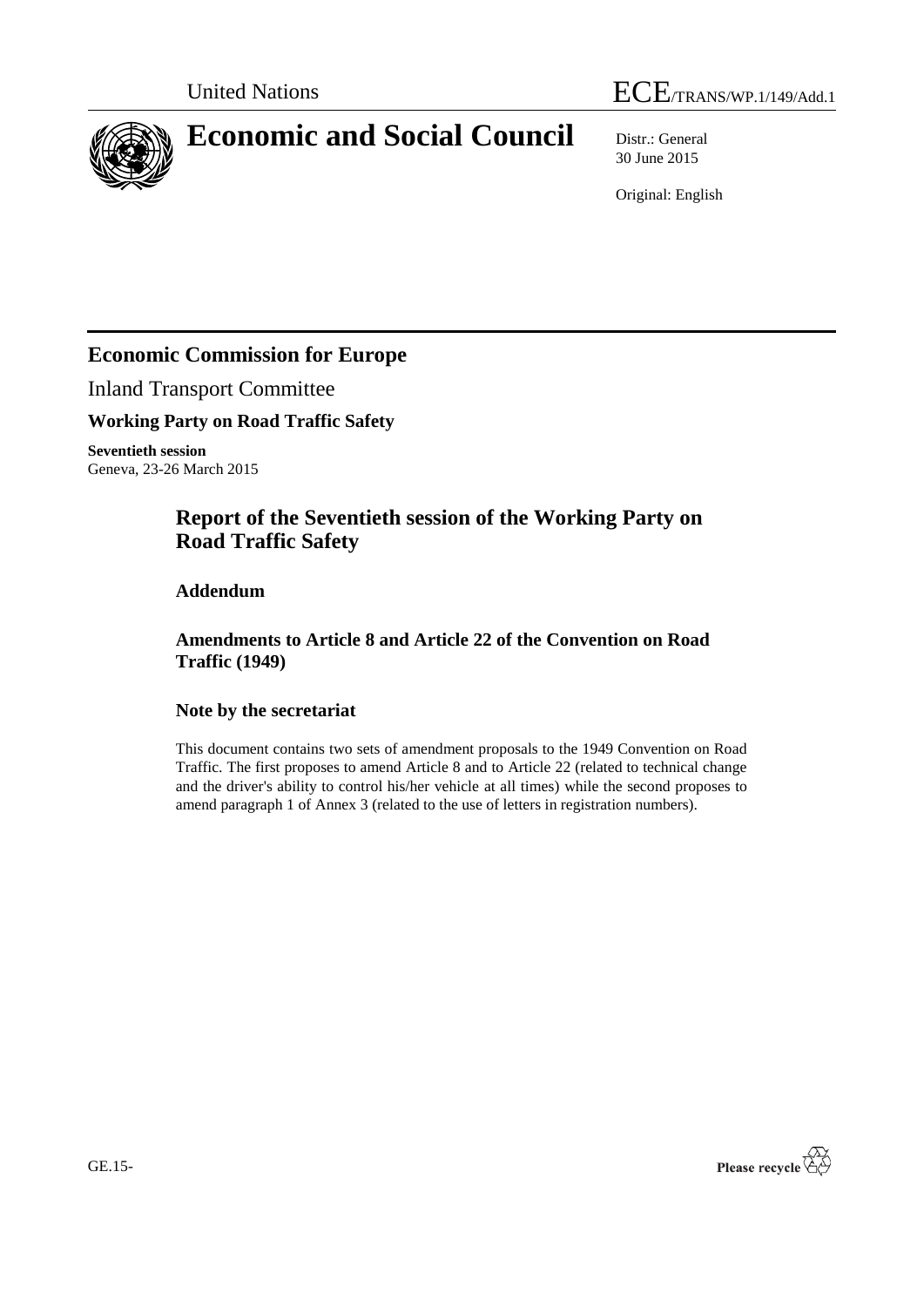# **Annex I**

# **Amendments to Article 8 and Article 22 of the Convention on Road Traffic (1949)**

# **I. Convention on Road Traffic of 19 September 1949**

### **A. Proposed amendment of Article 8:**

A new paragraph (i.e. paragraph 6, in bold) is to be inserted into Article 8. The new paragraph 6 shall read as follows (in bold):

#### **Article 8**

1. Every vehicle or combination of vehicles proceeding as a unit shall have a driver.

2. Draught, pack or saddle animals shall have a driver, and cattle shall be accompanied, except in special areas which shall be marked at the points of entry.

3. Convoys of vehicles and animals shall have the number of drivers prescribed by domestic regulations.

4. Convoys shall, if necessary, be divided into sections of moderate length, and be sufficiently spaced out for the convenience of traffic. This provision does not apply to regions where migration of nomads occurs.

5. Drivers shall at all times be able to control their vehicle or guide their animals. When approaching other road users, they shall take such precautions as may be required for the safety of the latter.

**6. Vehicle systems which influence the way vehicles are driven shall be deemed to be in conformity with paragraph 5 of this Article and with Article 10, when they are in conformity with the conditions of construction, fitting and utilization according to international legal instruments concerning wheeled vehicles, equipment and parts which can be fitted and/or be used on wheeled vehicles.**

**Vehicle systems which influence the way vehicles are driven and are not in conformity with the aforementioned conditions of construction, fitting and utilization, shall be deemed to be in conformity with paragraph 5 of this Article and with Article 10, when such systems can be overridden or switched off by the driver.** 

Amended Article 8 shall read as follows:

**The UN Global Technical Regulations developed in the framework of the "Agreement concerning the Establishing of Global Technical Regulations for Wheeled Vehicles, Equipment and Parts which can be fitted and/or be used on Wheeled Vehicles" done at Geneva on 25 June 1998.** 

<sup>\*</sup> **The UN Regulations annexed to the "Agreement concerning the Adoption of Uniform Technical Prescriptions for Wheeled Vehicles, Equipment and Parts which can be fitted and/or be used on Wheeled Vehicles and the Conditions for Reciprocal Recognition of Approvals Granted on the Basis of these Prescriptions" done at Geneva on 20 March 1958.**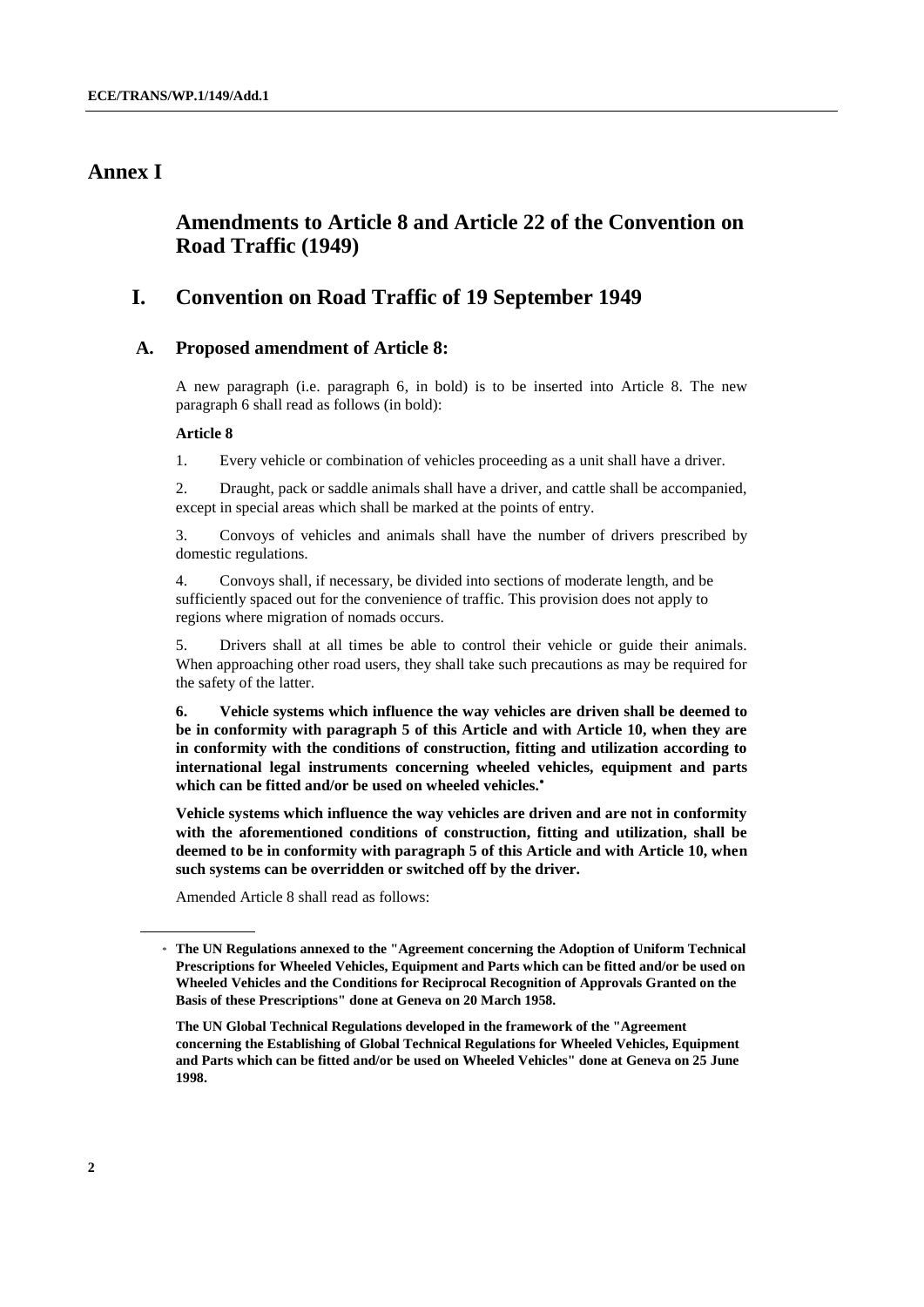#### **Article 8**

1. Every vehicle or combination of vehicles proceeding as a unit shall have a driver.

2. Draught, pack or saddle animals shall have a driver, and cattle shall be accompanied, except in special areas which shall be marked at the points of entry.

3. Convoys of vehicles and animals shall have the number of drivers prescribed by domestic regulations.

4. Convoys shall, if necessary, be divided into sections of moderate length, and be sufficiently spaced out for the convenience of traffic. This provision does not apply to regions where migration of nomads occurs.

5. Drivers shall at all times be able to control their vehicle or guide their animals. When approaching other road users, they shall take such precautions as may be required for the safety of the latter.

6. Vehicle systems which influence the way vehicles are driven shall be deemed to be in conformity with paragraph 5 of this Article and with Article 10, when they are in conformity with the conditions of construction, fitting and utilization according to international legal instruments concerning wheeled vehicles, equipment and parts which can be fitted and/or be used on wheeled vehicles.

Vehicle systems which influence the way vehicles are driven and are not in conformity with the aforementioned conditions of construction, fitting and utilization, shall be deemed to be in conformity with paragraph 5 of this Article and with Article 10, when such systems can be overridden or switched off by the driver.

### **B. Proposed amendment of Article 22**

Paragraph 2 of Article 22 which currently reads:

2. In addition, every motor vehicle, or trailer and its equipment shall conform to the provisions of Annex 6 and the driver of every motor vehicle shall observe the rules set out therein.

is to be appended by the following text:

**When these vehicles are fitted with systems, parts and equipment that are in conformity with the conditions of construction, fitting and utilization according to technical provisions of international legal instruments referred to in Article 8, paragraph 6 of this Convention, they shall be deemed to be in conformity with Annex 6.**

Amended paragraph 2 of Article 22 shall read as follows:

**<sup>\*</sup>** The UN Regulations annexed to the "Agreement concerning the Adoption of Uniform Technical Prescriptions for Wheeled Vehicles, Equipment and Parts which can be fitted and/or be used on Wheeled Vehicles and the Conditions for Reciprocal Recognition of Approvals Granted on the Basis of these Prescriptions" done at Geneva on 20 March 1958.

The UN Global Technical Regulations developed in the framework of the "Agreement concerning the Establishing of Global Technical Regulations for Wheeled Vehicles, Equipment and Parts which can be fitted and/or be used on Wheeled Vehicles" done at Geneva on 25 June 1998.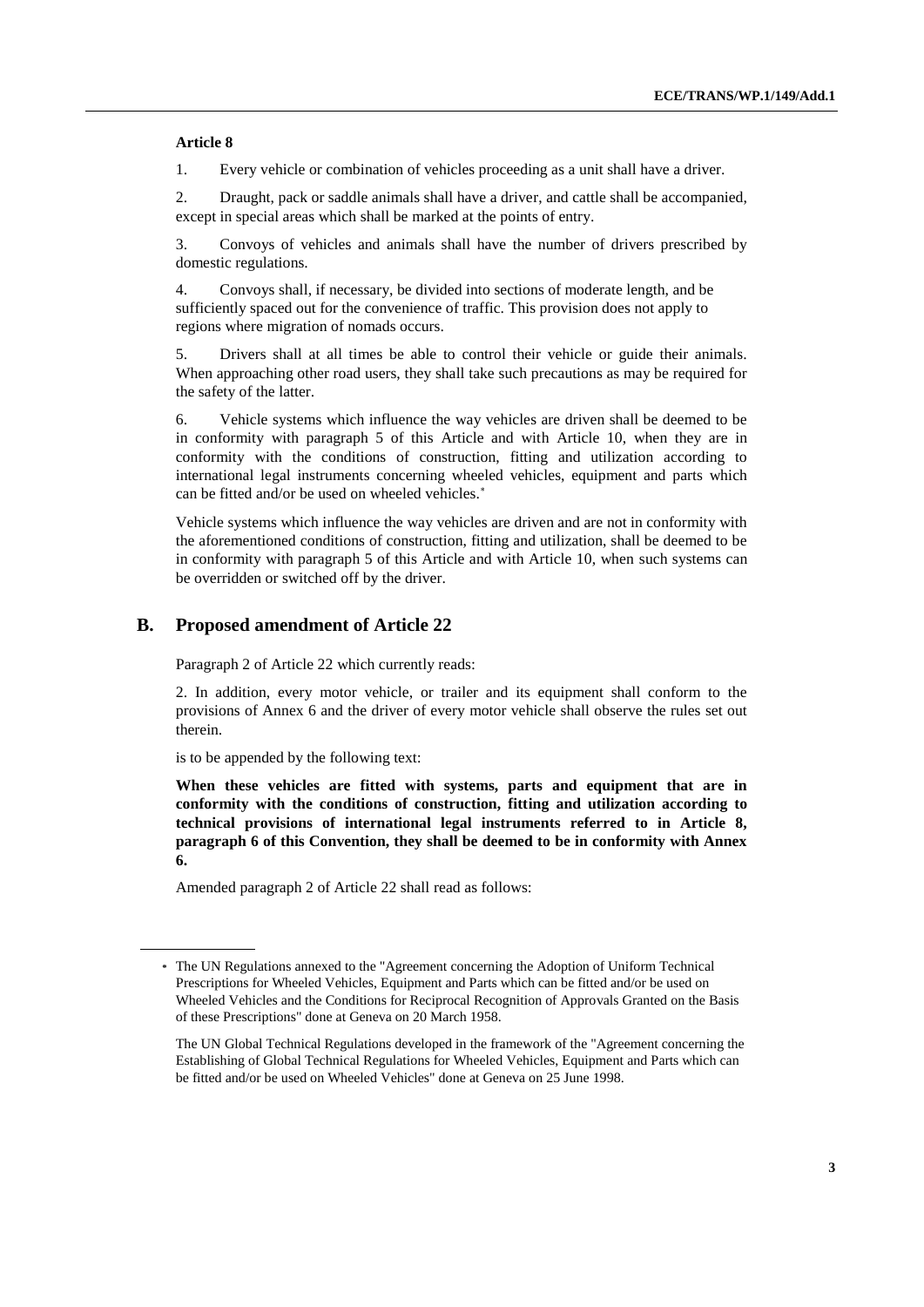2. In addition, every motor vehicle, or trailer and its equipment shall conform to the provisions of Annex 6 and the driver of every motor vehicle shall observe the rules set out therein. When these vehicles are fitted with systems, parts and equipment that are in conformity with the conditions of construction, fitting and utilization according to technical provisions of international legal instruments referred to in Article 8, paragraph 6 of this Convention, they shall be deemed to be in conformity with Annex 6.

### **II. Explanatory note by the Governments of Austria, Belgium, France and Italy**

#### **Article 8, paragraph 6**

1. Drivers' skills vary substantially; human failure is by far the predominant cause of traffic accidents. Vehicle systems such as Driver Assistance Systems support the driver in their driving task. They may also influence the way vehicles are driven. Thus, they have the potential to immediately benefit road safety or to do the same by reducing drivers' workload. Yet, in the recent past, technical developments have given rise to doubt and uncertainties whether all vehicle systems available today are in concordance / consistency with traffic regulations. The above amendment resolves this concern.

2. Keeping the driver in a superior role is a guiding principle of road traffic regulations. Therefore, over-rideability as well as the possibility for the driver to switch systems off ensures that the driver's will is put forth. Nevertheless, there may be such vehicle systems which do not – temporarily or constantly – allow overriding of their interventions at any time or for switching them off completely (e.g. brake assist, a system which supports the driver in an emergency brake situation by applying – in case of an emergency braking manoeuvre – the maximum braking deceleration). Such system design may be rooted in the fact that a driver might not show appropriate actions or reactions in a potentially dangerous driving situation which might even aggravate when trying to override a vehicle system´s intervention (e.g. by overriding/aborting an emergency braking intervention or by overriding/aborting an emergency swerving intervention). Such vehicle systems – even though the override option may not be available at all times or even not switched off completely – may help the driver to maintain the vehicle under control in dangerous driving situations.

3. Therefore, vehicle systems shall be deemed to be in conformity with the principles of Article 8, paragraph 5 and Article 10 of the Convention on Road Traffic (1949) if they are in conformity with the conditions of construction, fitting and utilization according to international legal instruments concerning wheeled vehicles, equipment and parts — in particular, the regulations annexed to the Agreements of 1958 and 1998 (listed in the footnote of the new paragraph 6 of Article 8 of the Convention).

4. The driver's obligation to monitor and control any kind of action taken by a vehicle system is addressed by the guiding principle underlying all road traffic rules. The systems are not designed to overrule decisions taken by sane, accountable drivers.

#### **Article 22, paragraph 2**

The technical requirements set out in Annex 6 of this Convention have never been modified in relation to the numerous technical developments.

The purpose of the amendment is, therefore, to consider vehicles that are in conformity with the requirements contained either:

• in the UN Regulations annexed to the "Agreement concerning the Adoption of Uniform Technical Prescriptions for Wheeled Vehicles, Equipment and Parts which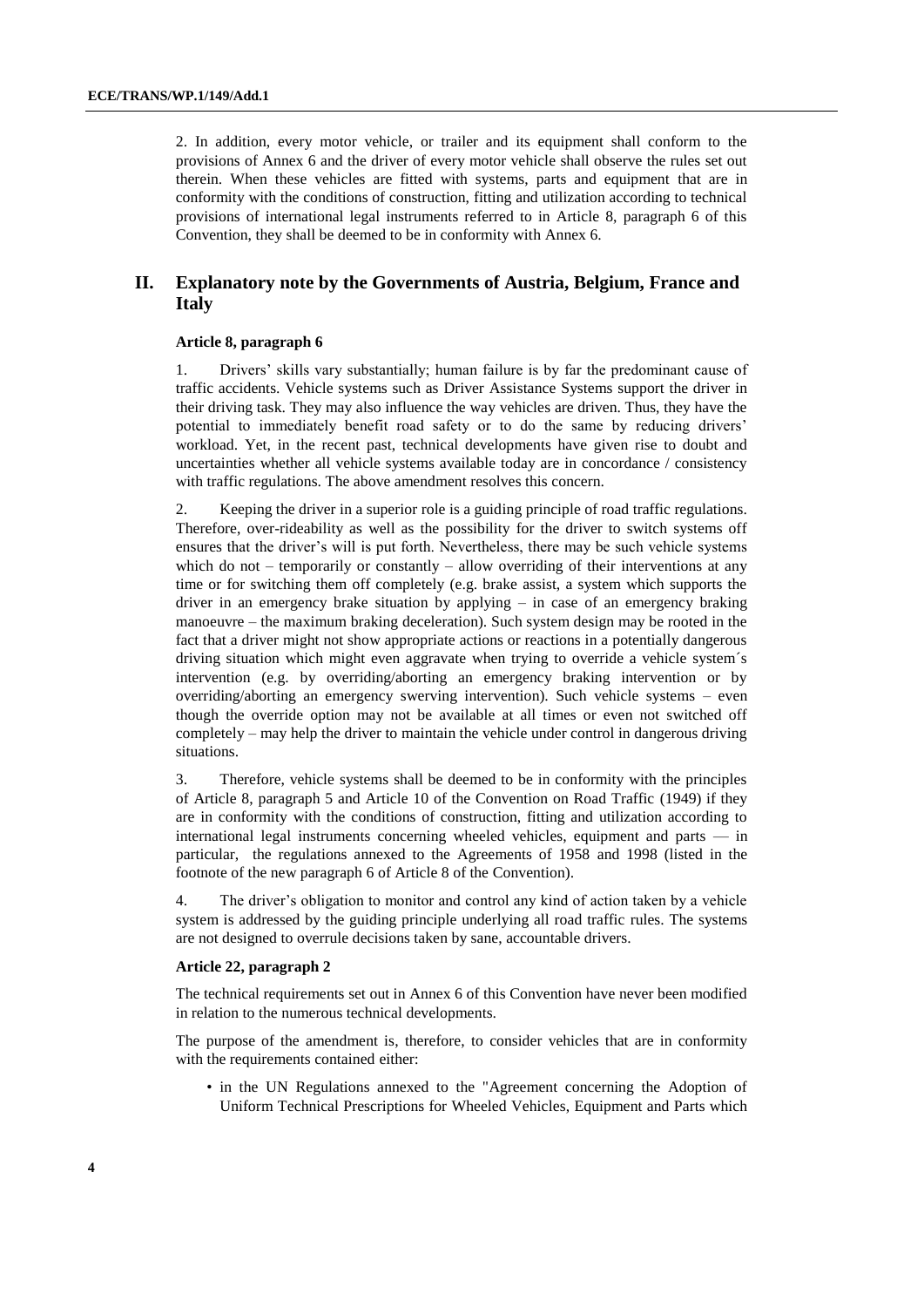can be fitted and/or be used on Wheeled Vehicles and the Conditions for Reciprocal Recognition of Approvals Granted on the Basis of these Prescriptions" done at Geneva on 25 March 1958;

or

• in the UN Global Technical Regulations developed in the framework of the "Agreement concerning the Establishing of Global Technical Regulations for Wheeled Vehicles, Equipment and Parts which can be fitted and/or be used on Wheeled Vehicles" done at Geneva on 25 June 1998,

to be in conformity with to the provisions of Annex 6.